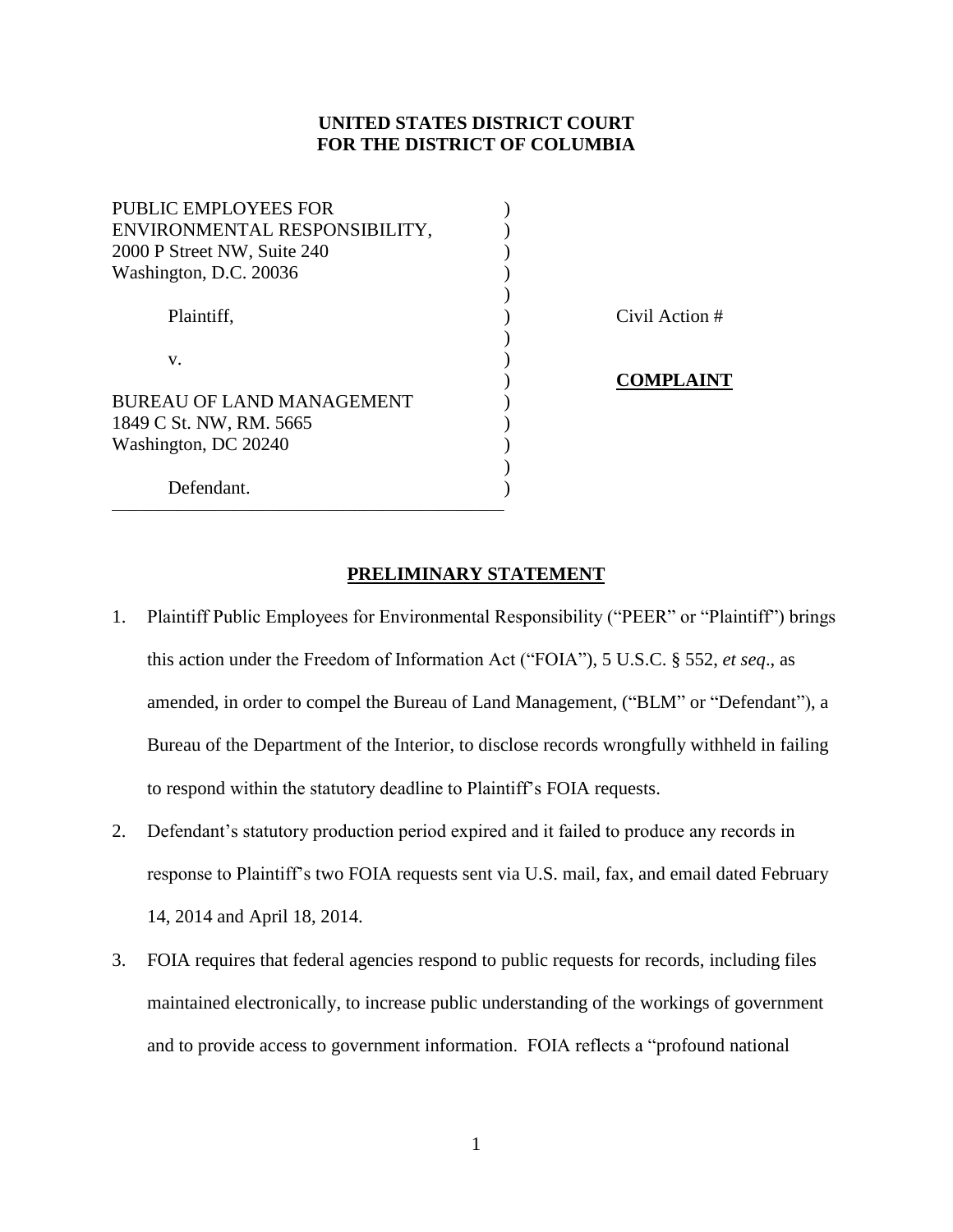commitment to ensuring an open Government" and directs agencies to "adopt a presumption in favor of disclosure." Presidential Mem., 74 Fed. Reg. 4683 (Jan. 21, 2009).

- 4. Plaintiff is a non-profit organization with tax-exempt status dedicated to research and public education concerning the activities and operations of the federal government.
- 5. On February 14, 2014, PEER's FOIA request sought records summarizing incidents of violence or threats against BLM employees that occurred between January 1 and December 31, 2013. PEER requested that the summary include the date, location, and nature of the incident or threat together with a summary of what, if any, outcomes stemmed from the incident (e.g., arrest, conviction, ongoing investigation).
- 6. On April 18, 2014, PEER sought records related to BLM's activities concerning Cliven Bundy, a rancher at the center of a much-publicized dispute with BLM regarding grazing fees owed for the use of BLM land for cattle grazing. Specifically, the records requested related to BLM's attempted roundup and impoundment of Bundy's cattle on BLM land after Bundy failed to abide by a court order to remove them. See United States v. Bundy, 2013 U.S. Dist. LEXIS 95294 (D. Nev. July 9, 2013). Namely, PEER requested (1) all decision documents related to the decision to call off the roundup of Mr. Bundy's trespassing cattle, (2) documents describing the disposition of cattle collected by BLM in that removal action, (3) any directives issued after April 1, 2014 by BLM to its subunits concerning protocols or advisories for handling similar incidents of armed resistance to lawful orders or other livestock trespass situations, and (4) any cautions or advisories issued to BLM employees since April 1, 2014 concerning personal safety.
- 7. Defendant's failure to provide any responsive documents is arbitrary and capricious and amounts to a denial of Plaintiff's FOIA request. This conduct frustrates the public's right to

2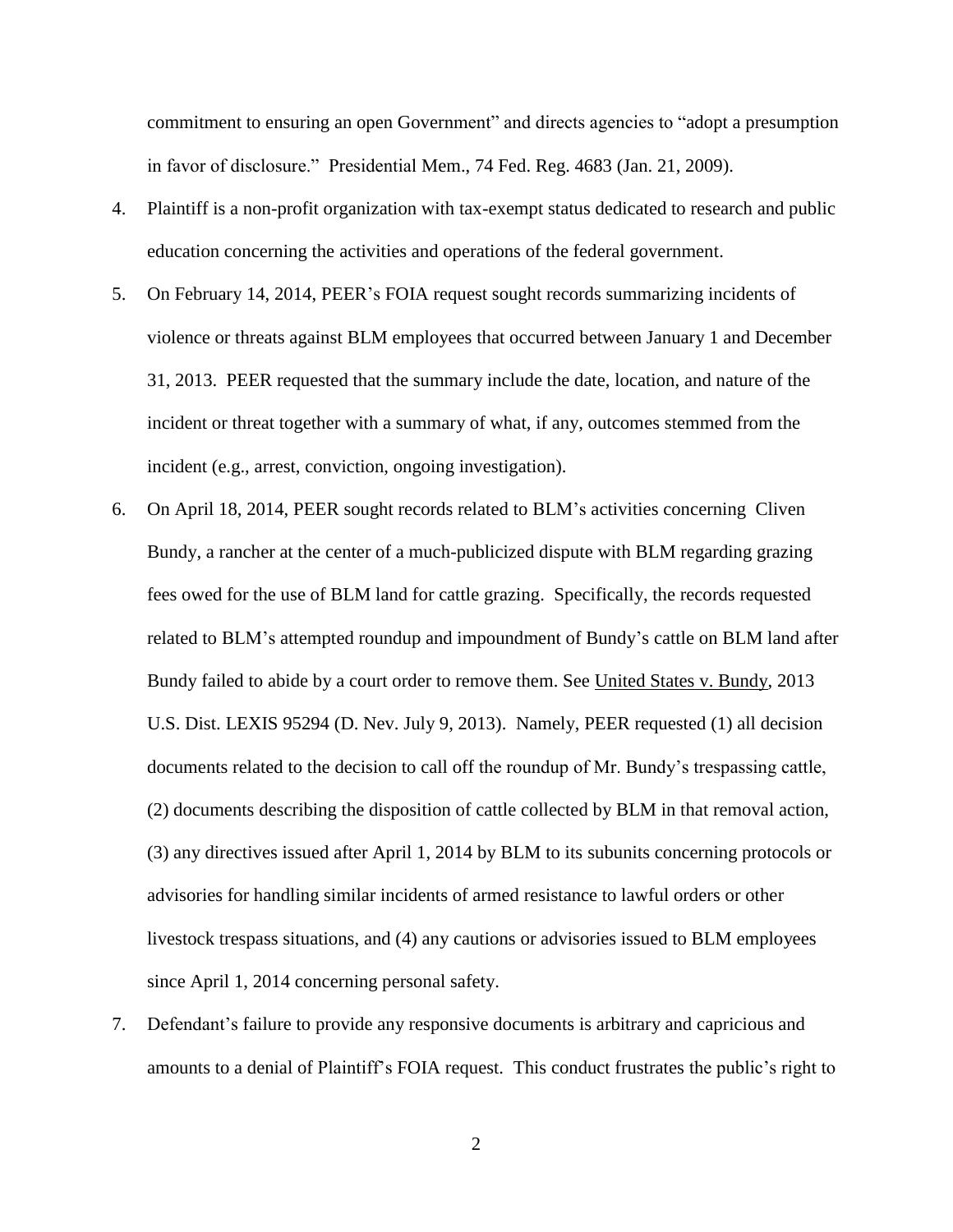know how the Defendant (1) attempts to protect its public resource employees from violence and intimidation and (2) executes its statutory duty to manage public land in charged situations such as the Bundy incident, where threats against Defendant employees caused it to soften its response to Mr. Bundy's grazing violations.

8. Plaintiff constructively exhausted its administrative remedies under 5 U.S.C. §  $552(a)(6)(C)(i)$ , and now seeks an order from this Court requiring Defendant to immediately produce the records sought in its FOIA requests as well as other appropriate relief.

### **JURISDICTION AND VENUE**

- 9. This Court has jurisdiction over this action under 5 U.S.C.  $\S 552(a)(4)(B)$ . This Court also has federal question jurisdiction over this action under 28 U.S.C. § 1331.
- 10. This Court has the authority to grant declaratory relief pursuant to the Declaratory Judgment Act, 28 U.S.C. § 2201, *et seq*.
- 11. This Court is a proper venue because Plaintiff resides in the District of Columbia. *See* 28 U.S.C. § 1391(e)(1)(C) (2011) (where defendant is the government or a government agent, a civil action may be brought in the district where the plaintiff resides if there is no real property at issue). Venue is also proper under 5 U.S.C. § 552(a)(4)(B).
- 12. This Court has the authority to award costs and attorneys' fees under 28 U.S.C. § 2412 and 5 U.S.C. § 552(a)(4)(E).

### **PARTIES**

13. Plaintiff, PEER, is a non-profit public interest organization, with its main office located in Washington, D.C., and field offices located in California, Colorado, Florida, Massachusetts, Arizona, New Jersey, and Tennessee.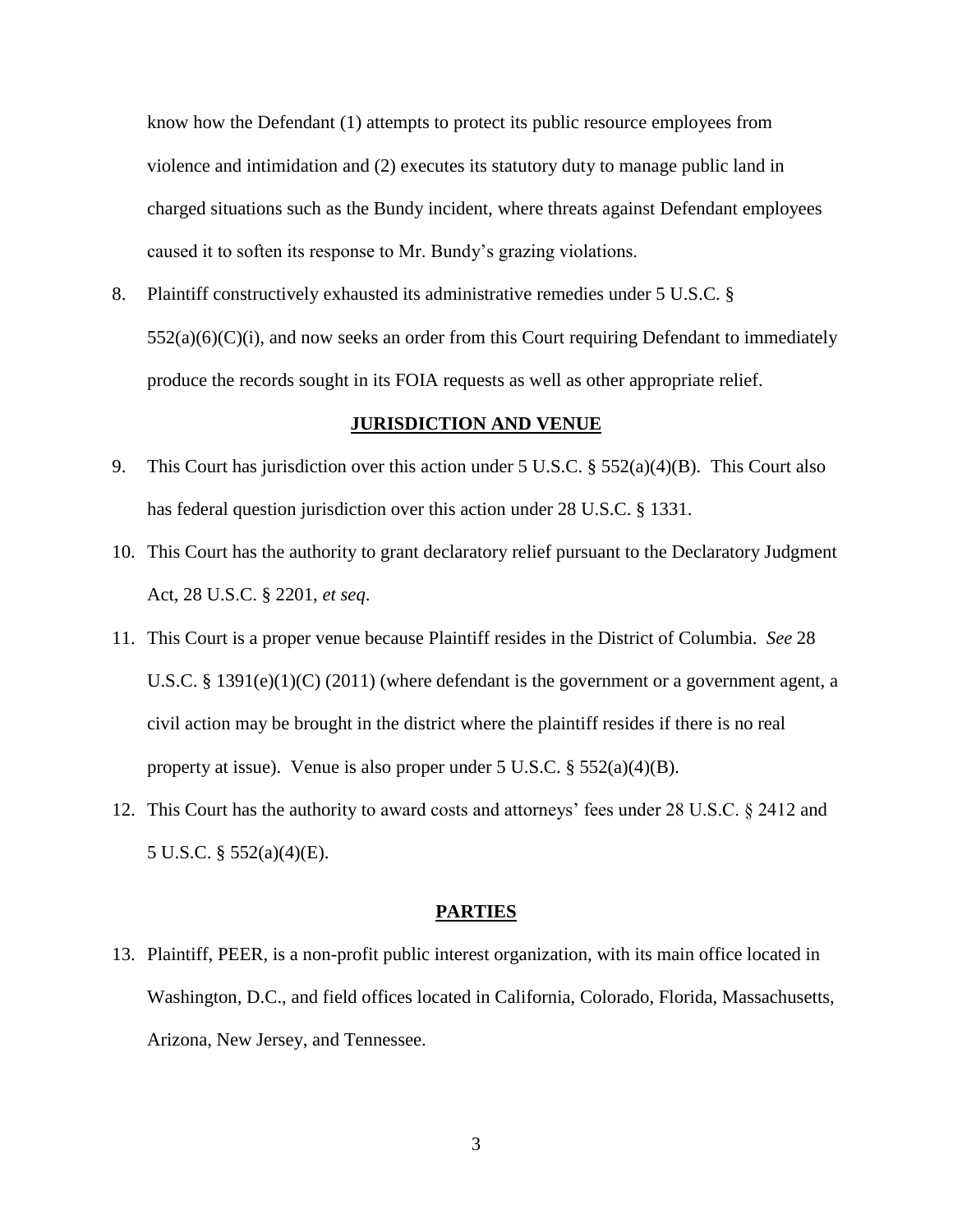- 14. PEER is not a commercial enterprise for purposes of the fee waiver provisions of FOIA. *See* 5 U.S.C. § 552(a)(4)(A)(iii) (2009). Among other public interest projects, PEER engages in advocacy, research, education, and litigation relating to the promotion of public understanding and debate concerning key current public policy issues. PEER focuses on the environment, public lands and natural resource management, public funding of environmental and natural resource agencies, and ethics in government.
- 15. Informing the public about these important public policy issues is central to PEER's mission. PEER educates and informs the public through news releases to the media, its web site, www.peer.org, which draws between 1,000 and 10,000 viewers per day, and its newsletter which has a circulation of approximately 20,000, including 1,500 environmental journalists.
- 16. Defendant, BLM, is an agency of the United States as defined by 5 U.S.C. § 552(f)(1).
- 17. Defendant is charged with the duty to provide public access to records in its possession consistent with the requirements of FOIA. Here, Defendant is denying Plaintiff access to its records in contravention of federal law.

#### **FACTS**

#### **Violence and Intimidation Against BLM Employees**

- 18. BLM employees effectuate their agency's mission "[t]o sustain the health, diversity, and productivity of America's public lands for the use and enjoyment of present and future generations." About the BLM, Bureau of Land Mgmt. (June 11, 2014), http://www.blm.gov/ wo/st/en/info/About\_BLM.html.
- 19. BLM employees service more than 245 million acres of land, an area found largely across 12 western states. Additionally, the Bureau manages over 700 million acres of sub-surface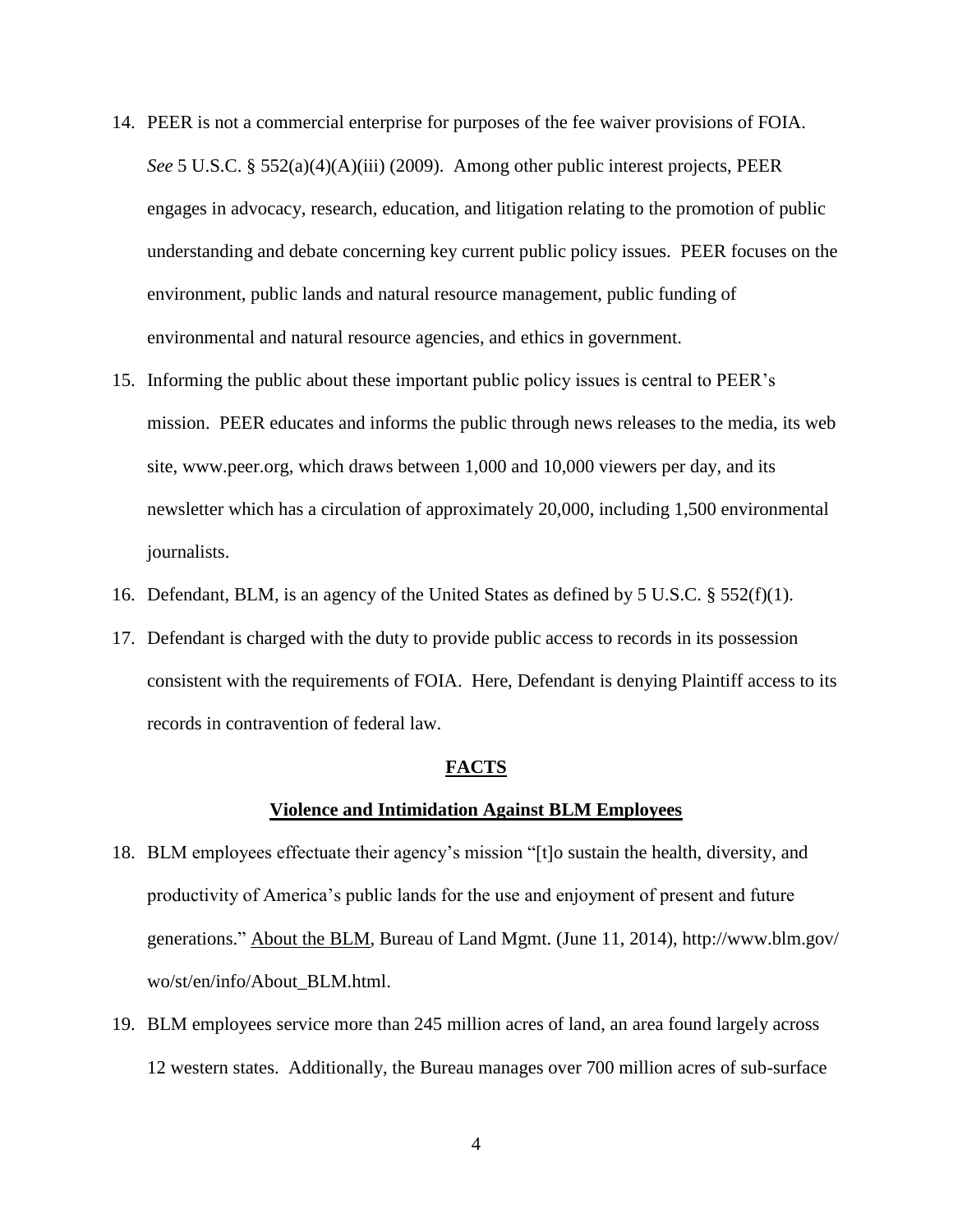mineral estate beneath federal and non-federal lands. Regulating public land for energy development, livestock grazing, recreation, and timber harvesting, BLM employees face threats of violence and intimidation from many sources, including landowners near BLMmanaged land and groups sympathetic to the cause of limiting BLM's control over land and sub-surface estate.

- 20. Plaintiff's FOIA request, dated and submitted to Defendant on February 14, 2014, sought records related to Defendant's records and/or documents concerning acts of violence or threats against Defendant's employees. Specifically, Plaintiff requested a summary of all incidents of violence or threats against Defendant's employees that occurred between January 1 and December 31, 2013. Plaintiff asked that the summary include the date, location, and nature of the incident or threat together with a summary of what, if any, outcomes stemmed from the incident or threat (e.g., arrest, conviction, ongoing investigation).
- 21. Plaintiff believes that disclosure of the requested information will offer the public a better understanding of how Defendant ensures the safety of its employees as they manage its lands and sub-surface estates.
- 22. Plaintiff's request would help serve the general public by providing more information on the true dimensions of, and motivations for, confrontations with BLM employees.
- 23. To date, Plaintiff has not received any records responsive to its February 14, 2014 request, and Defendant has not given any indication that production is imminent.
- 24. Plaintiff has afforded Defendant ample time beyond that which is legally required to respond to the request. Nearly four months have passed since Plaintiff submitted its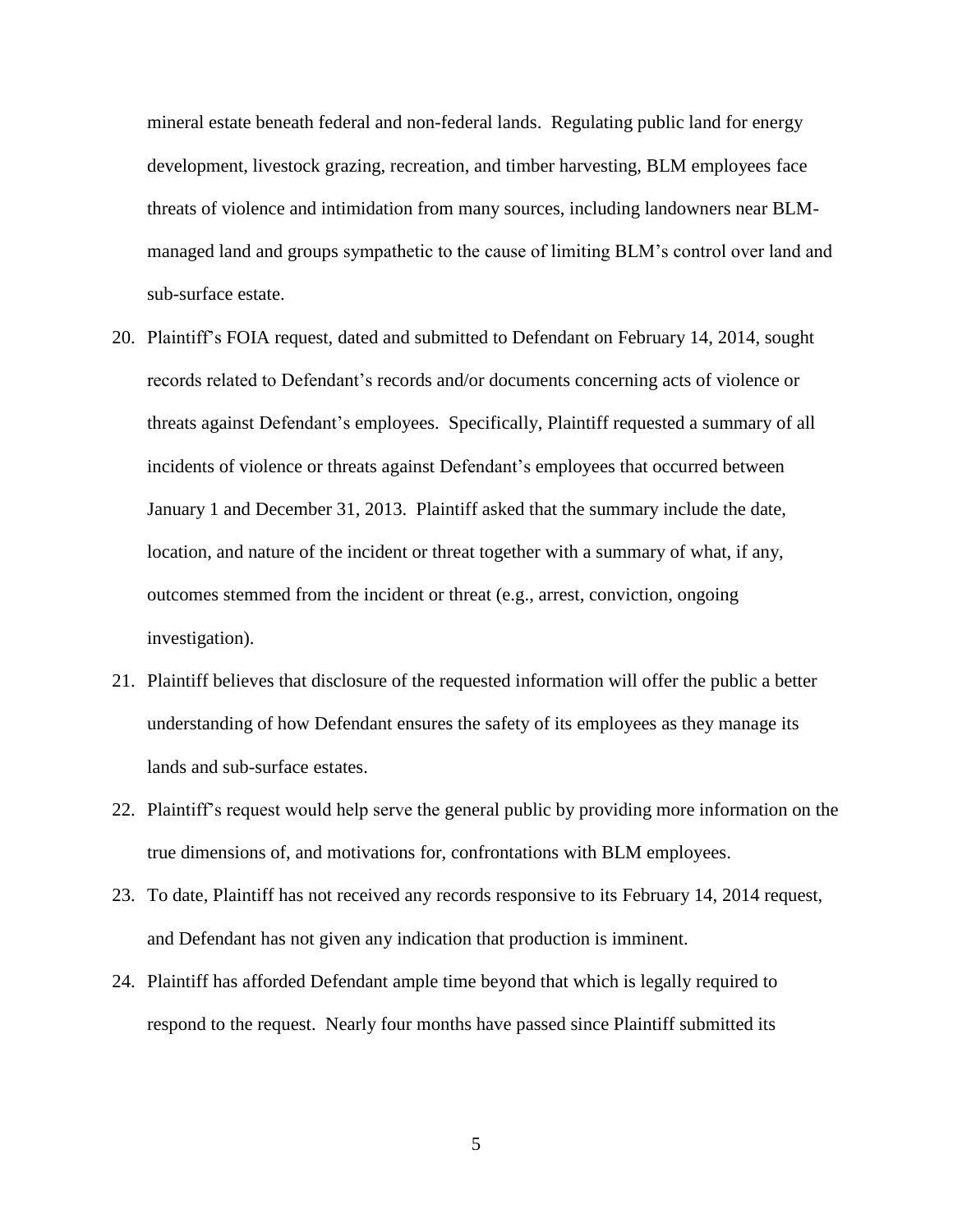February 14, 2014 FOIA request to Defendant; the twenty work-day time frame for responding to FOIA requests has expired.

- 25. Because administrative remedies under FOIA are deemed exhausted whenever an agency fails to comply with the applicable time limits, 5 U.S.C. § 552(a)(6)(C)(i), Plaintiff has constructively exhausted all administrative remedies.
- 26. Plaintiff now turns to this Court to enforce FOIA's remedies and its guarantee of public access to agency records.

#### **BLM Action Regarding Cliven Bundy**

- 27. BLM allows ranchers to let their herds graze on BLM land for a fee. After over two decades of conflict, including multiple court actions, cattle rancher Cliven Bundy faced penalties for not paying overdue grazing fees.
- 28. In July of 2013, when Bundy did not pay overdue grazing fees for his herds that fed on new sections of BLM-managed land, the U.S. District Court for Nevada granted a summary judgment in favor of BLM and called for Bundy to "remove his livestock from the New Trespass Lands within 45 days of the date hereof, and that the United States is entitled to seize and remove to impound any of Bundy's cattle that remain in trespass after 45 days of the date hereof." United States v. Bundy, 2013 U.S. Dist. LEXIS 95294, at 7 (D. Nev. July 9, 2013).
- 29. Following noncompliance with the 45-day warning, BLM prepared to roundup cattle found on BLM's lands in April of 2014. Increasing media coverage of the pending action led many to travel to the relevant land to join Bundy in protesting Defendant's proposed action.

6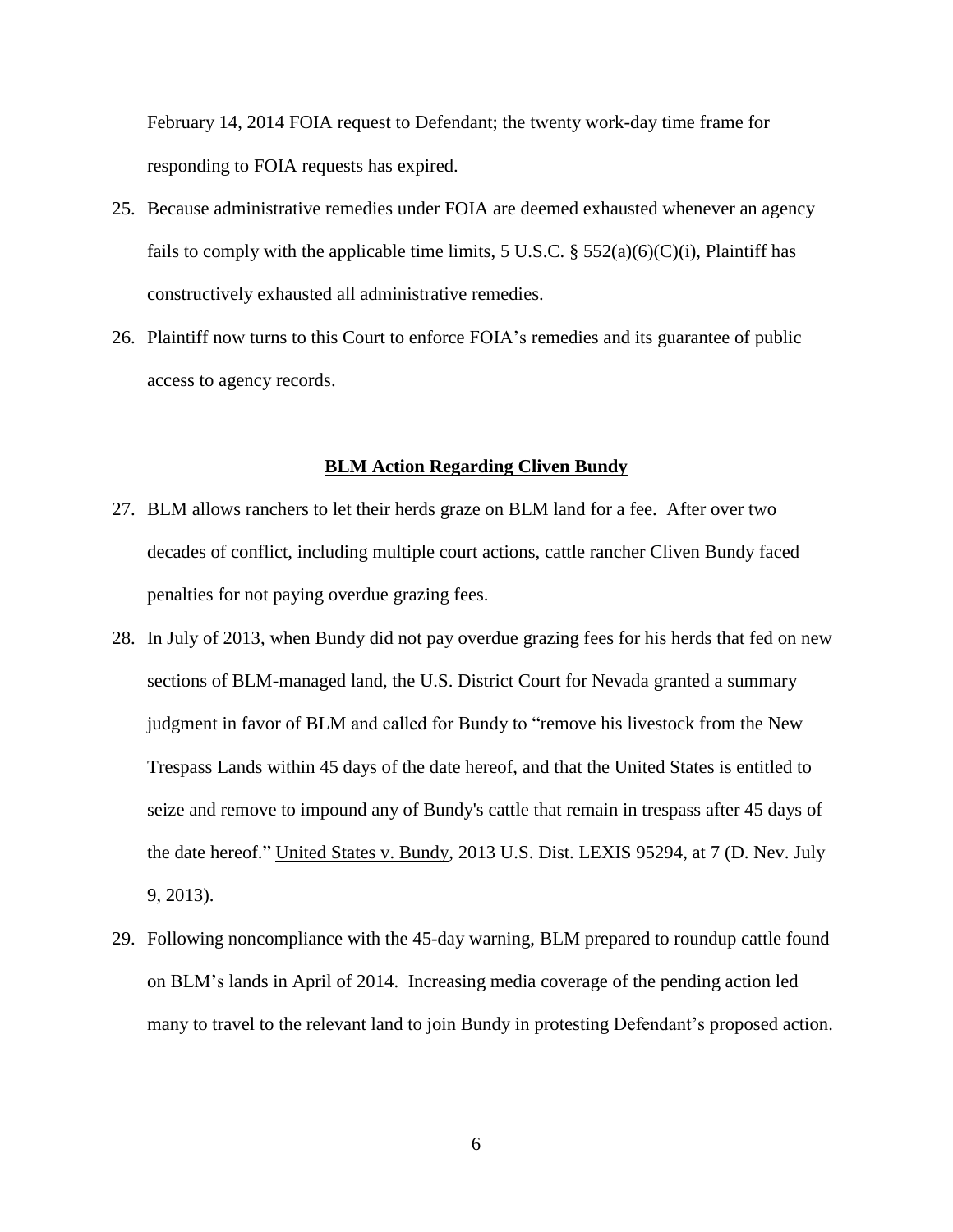- 30. On April 12, 2014, BLM called off the roundup of the cattle owned by Bundy found on public land. BLM cited safety concerns for its employees as a reason for stopping the action.
- 31. Plaintiff's FOIA request, dated and submitted to Defendant on April 18, 2014, sought records related to Defendant's attempted roundup and impoundment of rancher Cliven Bundy's cattle.
- 32. Plaintiff's April 18, 2014 request specifically sought: (1) all decision documents related to the decision to call off the roundup of Mr. Bundy's trespassing cattle, (2) documents describing the disposition of cattle collected by Defendant in that removal action, (3) the number of criminal referrals BLM made to the U.S. Department of Justice arising out of this operation/incident and for which offenses, (4) any directives issued after April 1, 2014 by Defendant to its subunits concerning protocols or advisories for handling similar incidents of armed resistance to lawful orders or other livestock trespass situations, and (5) any cautions or advisories issued to Defendant employees since April 1, 2014 concerning personal safety.
- 33. Plaintiff's request would help serve the public because the records sought are the very information which Defendant used in making a decision on a nationally prominent resource enforcement action. The public also deserves to know whether and how the agency is changing its approach to handling charged situations such as the Bundy incident.
- 34. Plaintiff's request serves the broader public interest as all Americans have an interest in the hundreds of millions of acres of public lands subject to livestock grazing. Those lands belong to all Americans and the Defendant is charged with safeguarding those resources from theft or destruction.

7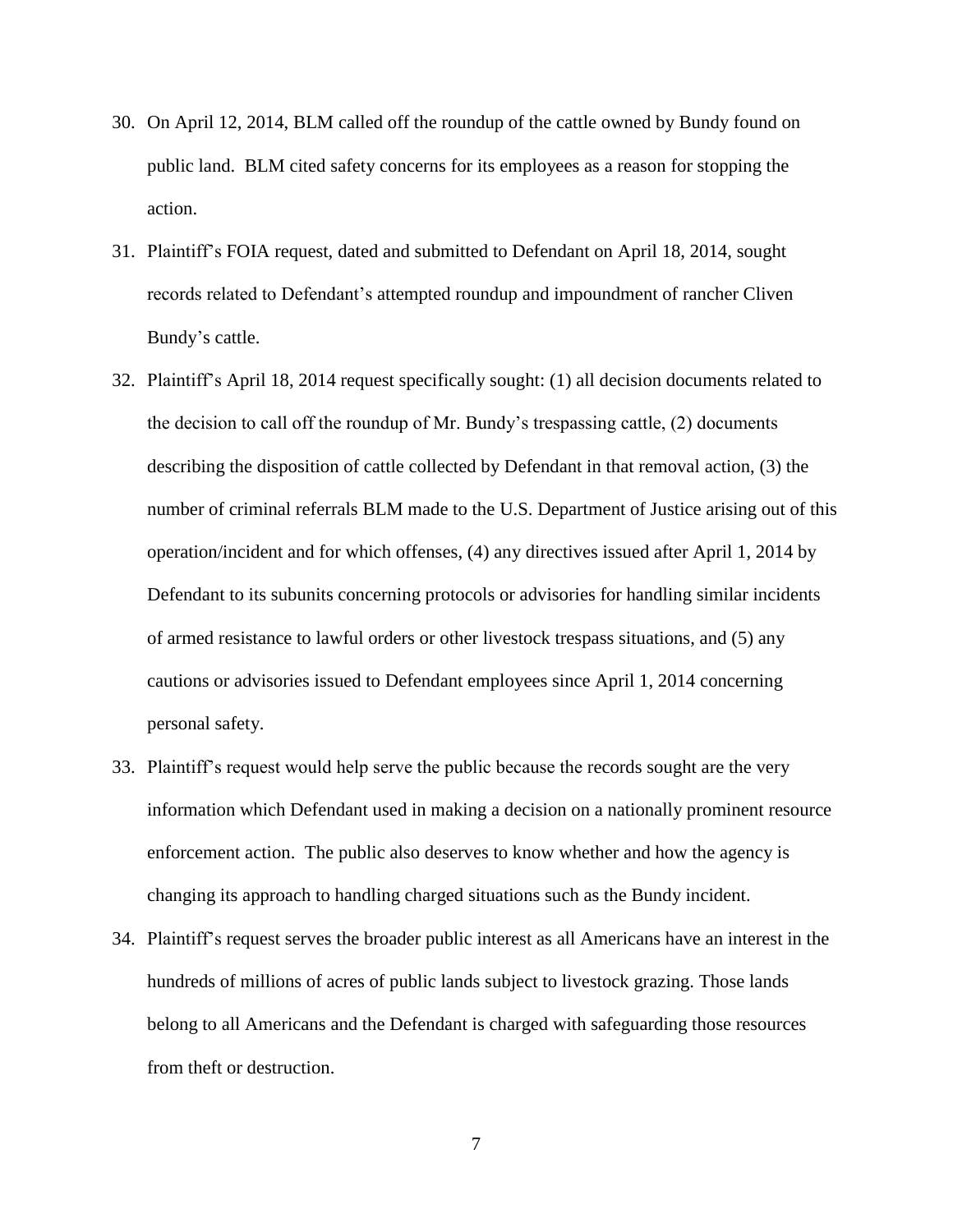- 35. To date, Plaintiff has not received any records responsive to its April 18, 2014 request, and Defendant has not given any indication that production is imminent.
- 36. Plaintiff has afforded Defendant ample time beyond that which is legally required to respond to the request. Nearly two months have passed since Plaintiff submitted its April 18, 2014 FOIA request to Defendant; the twenty work-day time frame for responding to FOIA requests has expired.
- 37. Because administrative remedies under FOIA are deemed exhausted whenever an agency fails to comply with the applicable time limits, 5 U.S.C. § 552(a)(6)(C)(i), Plaintiff has constructively exhausted all administrative remedies.
- 38. Plaintiff now turns to this Court to enforce FOIA's remedies and its guarantee of public access to agency records.

### **CAUSE OF ACTION**

## **Violation of the Freedom of Information Act**

- 39. Plaintiff incorporates the allegations in paragraphs 1 through 38.
- 40. Defendant's failure to disclose the records requested under the FOIA requests sent February 14, 2014 and April 18, 2014 within the time frames mandated by statute is a constructive denial and wrongful withholding of records in violation of FOIA, 5 U.S.C. § 552, and the Agency's own regulations promulgated thereunder.

### **Relief Requested**

WHEREFORE, Plaintiff respectfully requests that this Court:

i. Enter an order declaring that Defendant has wrongfully withheld the requested agency records;